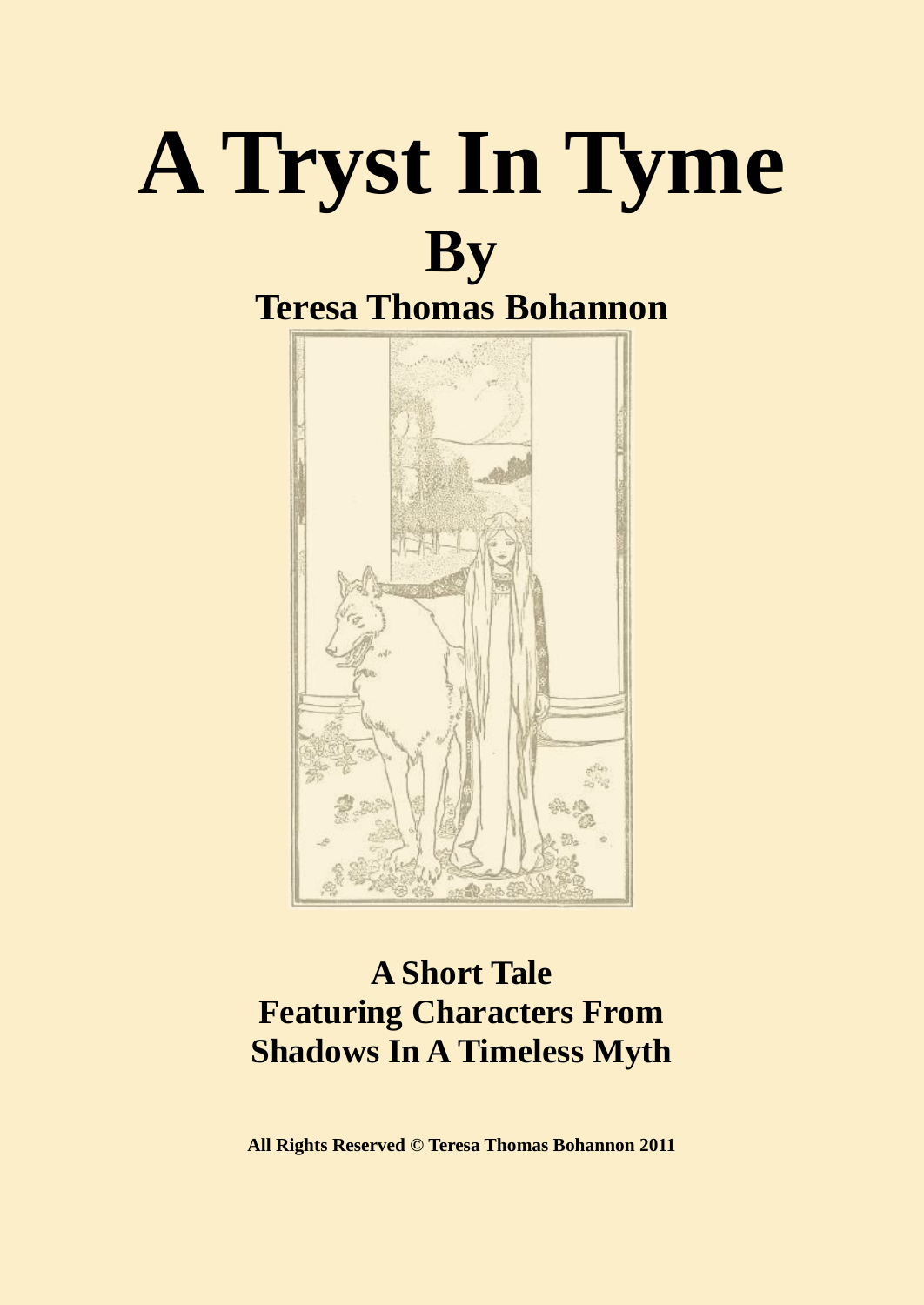## **A Tryst In Tyme By Teresa Thomas Bohannon**

#### **A short tale featuring characters from my paranormal romance novel [Shadows In A Timeless Myth](http://www.amazon.com/dp/B006QAWQMI) Available for Kindle and in Oversized, Large Print [Paperback](http://www.amazon.com/Shadows-Timeless-Myth-Old-Fashioned-Historical/dp/1466379421/ref=ntt_at_ep_dpt_5) at Amazon and Createspace. Available for the Nook at Barnes & Noble, March 2012.**

The night was cool, dark and quiet. Looking down at the snug little house in the woods with its cheerful fire casting warmth and light into the night, one might even say peaceful and serene. But that was just an illusion, and they would be wrong. Dank, dreary and fraught with danger and death would better fit.

His rank breath played an eerie game of hide and seek in the fog-laden shadows. The rising moon was full of bright promise—but the night, pregnant with unshed tears, obscured her beauty and dimmed her light. The swollen clouds—black and heavy—transformed the forest beyond the small cottage into a dark haven for those who contemplated evil deeds—concealing him as he watched and waited for his treasured moment to come....

Clever and patient, he watched, hunkered low in the shadows, returning night after night for days on end. Always returning to the same tree-shielded knoll just above and beyond the small clearing in the woods careful to leave no permanent sign to mark his dark vigil.

Even the dogs—the pair of them small and cute, no protection at all beyond a bark or a nip—had grown accustomed to his presence and his scent—anticipating nothing but the small treats he tossed them each night.

The clearing was barely larger than the cottage itself, with little more than a ragged split-rail fence and breathing space to separate it from the forest beyond. Clad in wooden shakes and stone, it was peasant small, or playhouse large depending on the perspective of its occupant. In this case a bit of both. The woman within sought to shelter in a world both small and cozy; but judging from the luxuries surrounding her, could have commanded a castle had she so chosen.

In another time and place it all would have been considered undeniably charming, or storybook quaint. Here and now, it was just a recipe for dark trysts and torture, danger and death.

Smoke from the fireside curled up the stone chimney into the night. Bearing a tantalizing hint of savory and spice it mingled enticingly with the whips of fog that swirled in the air. Light from the fire within pierced the darkness, casting the woman's silhouette into stark relief as she sat curled in the chair with book in hand and a glass of wine at her side. The shreds that escaped the window danced their way onto the tiny lawn creating a wild landscape of flickering shadow, casting beckoning fingers toward the watcher in the wood.

I could sense his desire as it grew, his anticipation as it peaked near beyond bearing. The sweat stained musk of him hung nauseatingly in the air. Tonight, beyond any other, the stench of it carried perceptively on the wind. Dogs a quarter mile away took note and howled in fear; but not the two at the cottage. His soothing treats had lulled them into a dreaming stupor where all was well and their mistress safe. He liked dogs. He would never hurt a dog. Women were a different story—he liked hurting women.

And so the night passed into the dead hours of evening, and the fire dimmed and she—without fear or caution drifted into a peaceful sleep.

He watched her...and I watched him.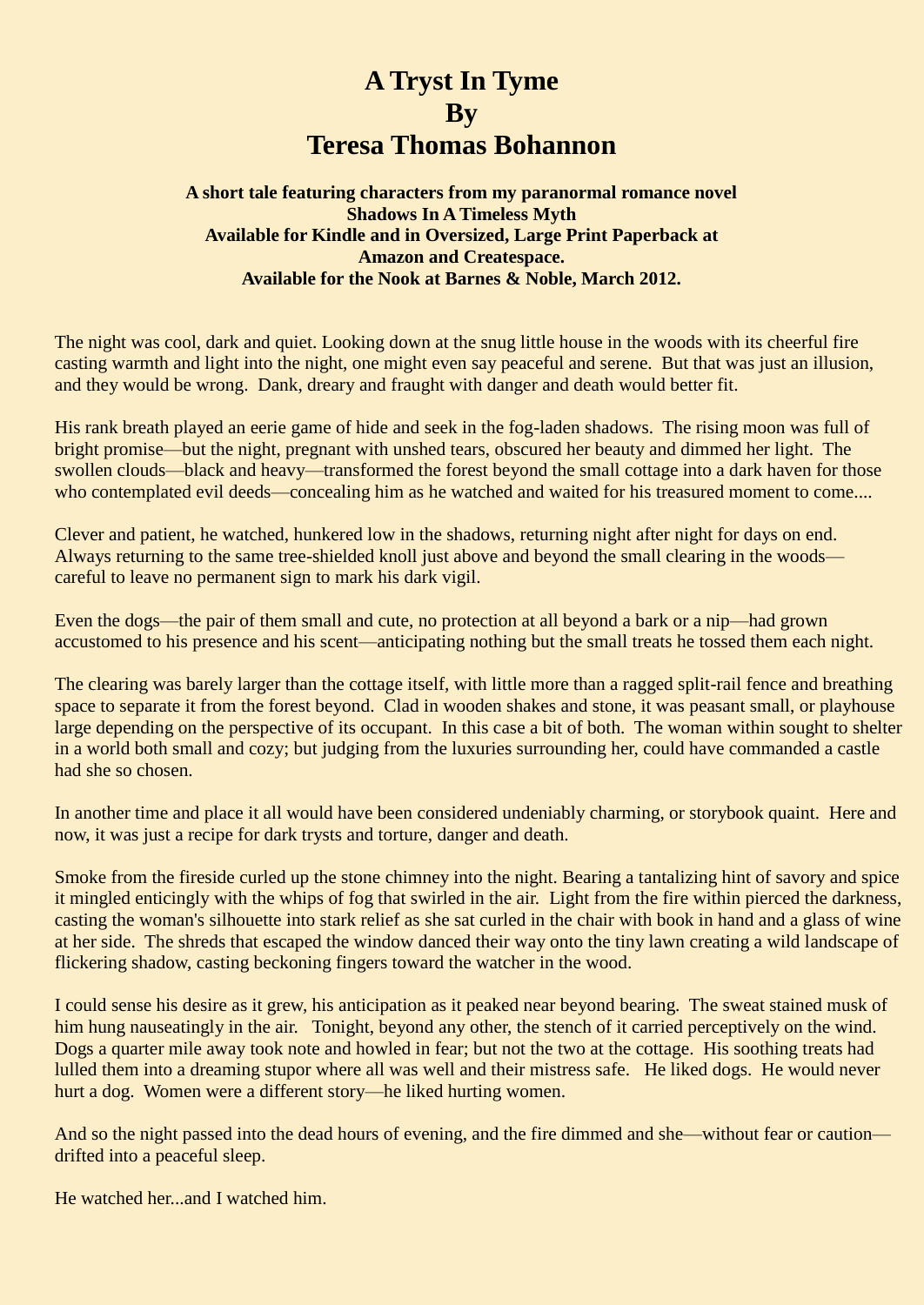If the pattern, so carefully laid down time and again, proved the same—tonight would be the night...and just as the midnight hour drifted into morning, he would begin to touch himself and the depravity would begin. She would awaken from her sleep and wish to God she never had. A face. His face—twisted and ugly, unlovable and unloved, smiling grotesquely as he brandished the knife and watched as the fire's dying light danced on its long, shiny, lovingly stroked and sharpened blade. She would scream then...or try to, and then she...just as all the others who came before, would die...bleeding slowly out in the middle of her formerly safe little world, a nightmarish vision of anger and hatred leering horrifyingly at her...the last thing she would ever see in this life—unable to close her eyes even in death.

And there wouldn't be a damned thing I could do to save either her body, or her soul.

Time and again, I had tried desperately to warn her; but she had all the psychic perception of a toad—a fat, lazy toad lying all cool and comfy in a mud bath on a hot summer's day just waiting for Prince Charming to arrive with his magical kiss. Ridiculous analogy, I know. She was none of those things. Had she been so, she would not have been his type and he would not have desired her, would not have lusted for the smell of her fear in the air as he slowly tortured her with the knife and savored the warmth of her blood on his skin.

Still, I couldn't help but be angry with her.

I know. I know. You're never supposed to blame the victim, and truly I don't. I really don't. Having been a victim myself, how can I possibly blame another? But still, I cannot help but be angry with her for being here; for putting herself in harm's way, for not taking any one of a thousand different simple precautions, for just taking life as it came, unknowing and unafraid. It's wrong I know; but still I cannot help myself—it is frustrating, so very agonizingly frustrating, to watch and wait, to know the outcome and be so completely helpless to prevent it.

I tried each and every night. I floated right into her darling little house, right into her peaceful little world gyrating madly right in front of her face, screaming at the top of my invisible lungs as my thrashing hands passed through her body—hoping if nothing else, that she would on some level, see me there or hear my screams and be so frightened out of her wits that she would run far, far away without even bothering to take the time to pack up anything but those silly little dogs. But it didn't work, of course. That only happens in late night horror shows and Shirley Jackson books. Time and again, I tried with all my strength and will. And time and again, she calmly sat through it all drinking her hot cup of tea, or sipping at her delicate glass of fine crystal-encased wine, all curled up and cozy, quaintly reading her books by candle and firelight.

It was as if I did not even exist.

But I do. I do exist. I was once like her. Young and pretty and innocent. Strong-willed and independent. Reclusive by nature and by design, living a contented, solitary existence in my own little world, all alone with my thoughts and my treasures. An isolated, unsuspecting target for evil in the night. Victim number one. The first of seven, soon to be eight.

Failing miserably with her, I tried my luck with him; but to no avail. Unlike her, he was aware of my presence at least on some level—but there was no fear in him. How could there be? He reminded me of a tacky black T-shirt worn by every arrogant, chain walleted behemoth at any given Sunday flea market.

Yay though I walk through the Valley of the Shadow of Death I will fear no evil for I am... The Baddest Muther in the Valley.

I would have sold my soul, then and there to rip out his throat and leave him bleeding in the leaf litter and loam. I hated him with every random wisp of my essence. I could not touch him. I could not harm him. And in the end, despite all my anger and hatred, and pleading imprecations to both God and Satan, I could not even drive him away. He just stared for a moment in my general direction, then spat scornfully through me before returning his attention to her.

God, how I wanted him dead.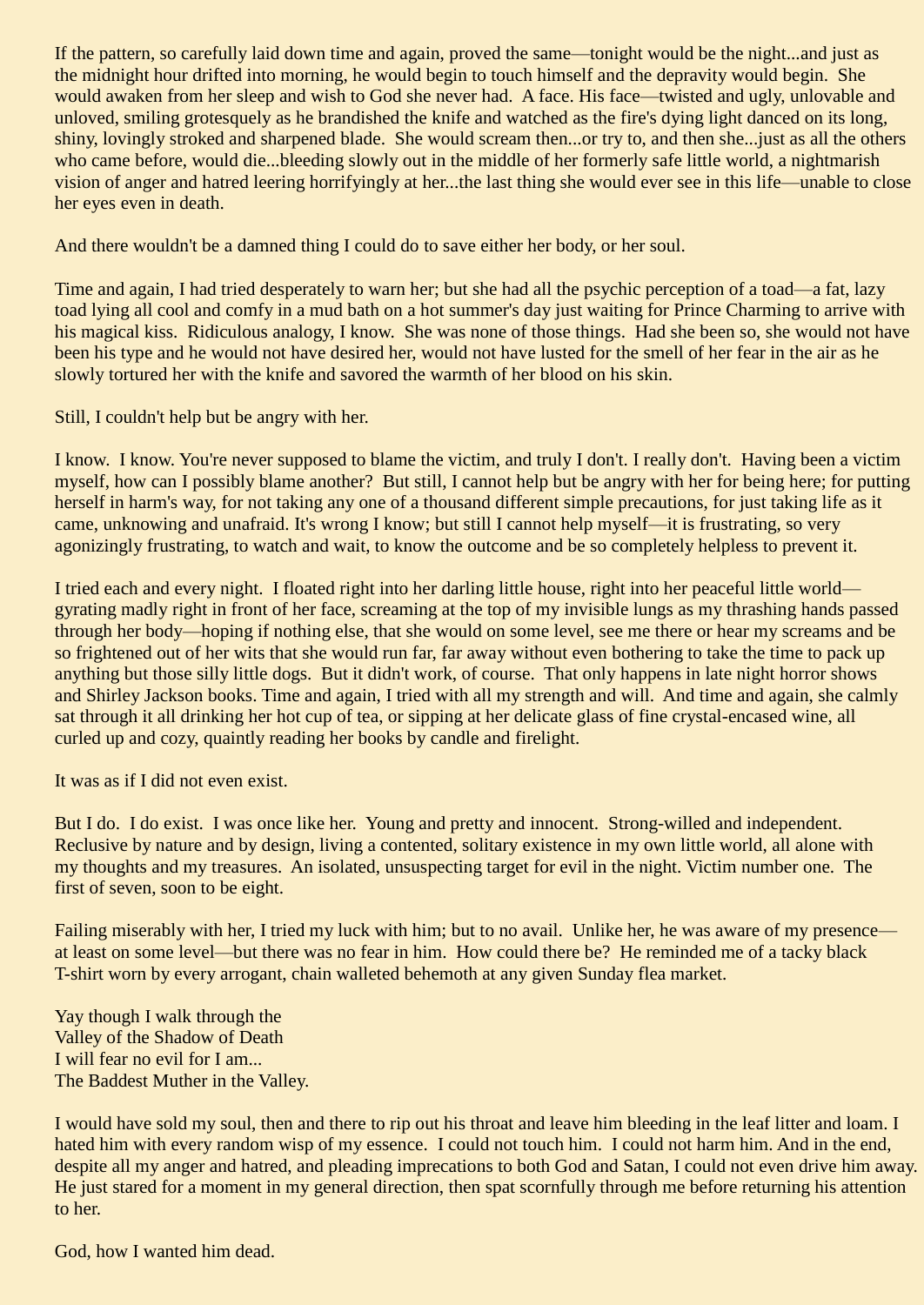*'Then let's get on with it.'* The words reverberating somewhere deep inside my wounded soul as the evil bastard screamed like a slaughtered pig and thrashed in agony and unimaginable pain before slumping to the ground—his throat slit, his eyes trapped in a lidless, neverending stare, wide with terror—raggedly gushing blood like a decorative fountain from a dozen different slashing wounds.

I whirled left and right, for all the world like a Saturday morning cartoon character, essential wisps of me spinning outward and breaking free to mingle with the surrounding fog as I spun—desperately searching for the woman behind the silently cast words.

I almost missed her as she rose from the shadows—tiny, almost impossibly old and gray, wiping blood from her mouth even as she gradually grew young and beautiful, dark haired and vibrant before my very eyes.... At her side walked a large gray wolf.

'*Who?* I whispered in the night.' As shocked as one of my ilk could ever be.

*'The who doesn't matter little one.'* she responded. *'All that matters is that I can see you. I can hear you...and I can do for you that which you cannot do for yourself.'*

'Why?'

*'Because I needed to feed, and he needed to die.'* 

*'So it's over.'* A second voice drifted out of the darkness. I whirled again. The woman from the cottage stood behind me—as tall, blonde, strong and substantial as any Viking queen that ever lived. She had approached so quietly that I did not hear her coming.

The dark-haired one replied. *'Aye. It's done, Bestla. The sick bastard will never torture another woman. He'll never kill again.'*

*'And he'll go to his grave feeling the pain and suffering he cast upon others and relive it all ten-fold times and more before he's allowed to die,'* said the blonde waving her hands over his body, muttering ancient mortal words and forming arcane symbols in the air before finishing with a kick to his gut that set him thrashing anew in his death throes.

The tall blonde one reached out as if to touch my hand. It passed right through, of course. She smiled at me.

*'Sorry little one, that I had to ignore your presence. Bellina and the wolf were delayed, and I couldn't risk scaring him off before she arrived.'*

*'You knew?'*

*'I was the bait.'*

There was anger in my voice. *'You knew, both of you. You knew, and you didn't stop him before now?'*

The dark one broke in. *'We do what we can, where we can. There are so many, you see. We cannot be everywhere at once—and more often than not,'* she finished sadly, *'we arrive too late.'*

*'And now?'* I asked.

*'And now...,'* they looked at one another and smiled a grim smile before replying as one. *'Now, the hunt continues.'*

I smiled a grim smile of my own as I faded away before their eyes—finally, free to move on to the other side.

#### **The end.**